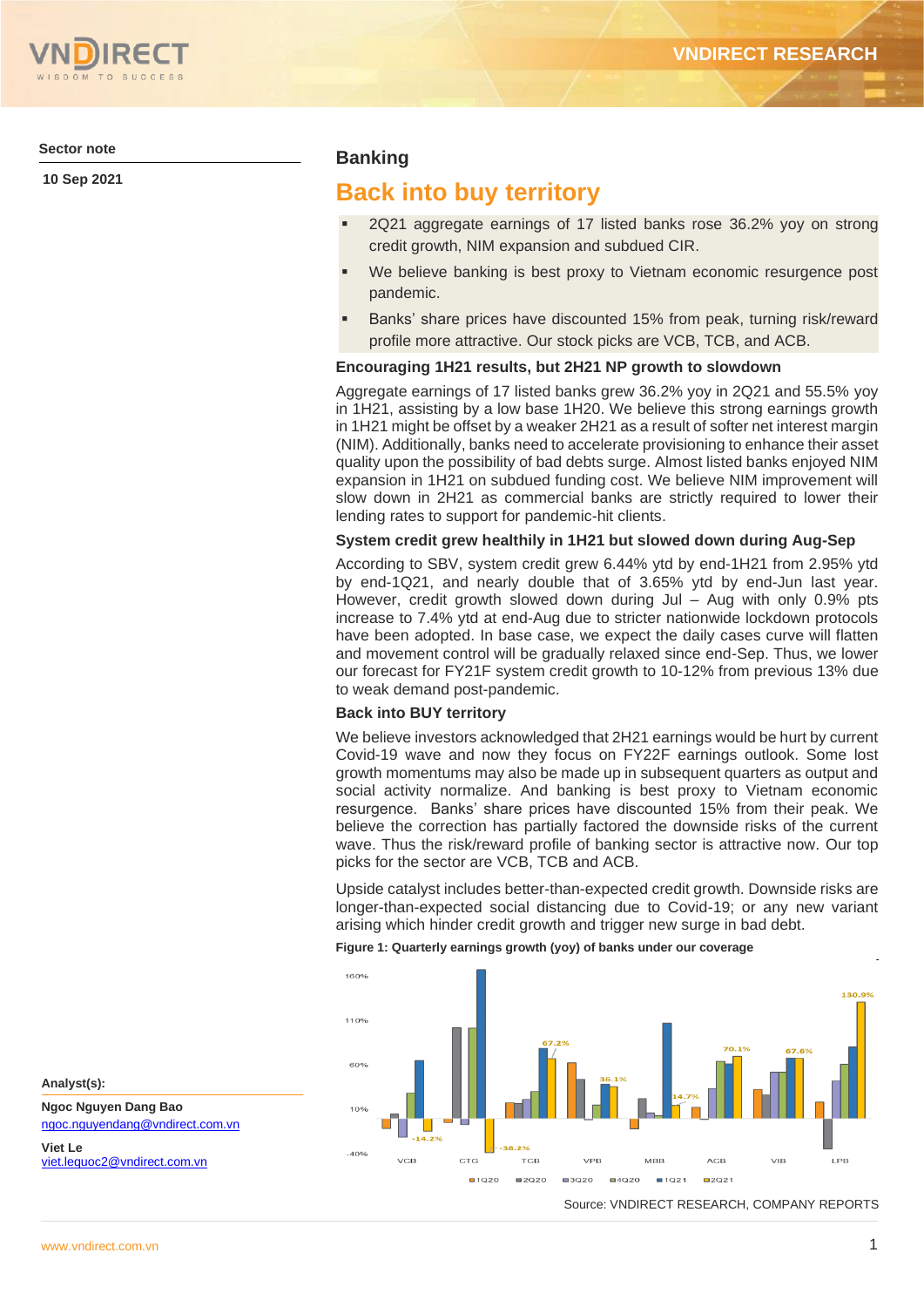

# **BACK INTO BUY TERRITORY**

### **Encouraging 1H21 net profit growth, helped by low base 1H20**

2Q21 aggregate net interest income (NII) of 17 listed banks grew 46.1% yoy from the low base 2Q20, driven by a 18.4% yoy loan book growth and 109bp yoy average NIM expansion. Non-interest income rose 36.4% yoy driven by 53% yoy growth of net fee income. Average 2Q21 cost income ratio (CIR) declined to 34.8% from 36.1% of 1Q21 and 40.7% of 2Q20, while total provision expense leapt 89.5% yoy, accounting for 42.7% pre-provision operating profit. Hence, listed banks aggregate net profit grew 36.2% yoy in 2Q21, lower than that of 77.3% of 1Q21.

For 1H21, aggregate earnings of 17 listed banks (total loan book accounted for 66% of country system credit) grew 55.5% yoy. Among that, three state-owned commercial banks (SOCBs), VCB, CTG and BID, delivered 42.5% yoy earnings growth in 1H21.

#### **Figure 2: 2Q21 & 1H21 earnings growths of listed banks. Some banks posted weaker performance in 2Q21 due to heavy provisioning.**







**Figure 4: MBB, TCB, VCB posted continuously matching growth of NII and Non-II in 1H21**

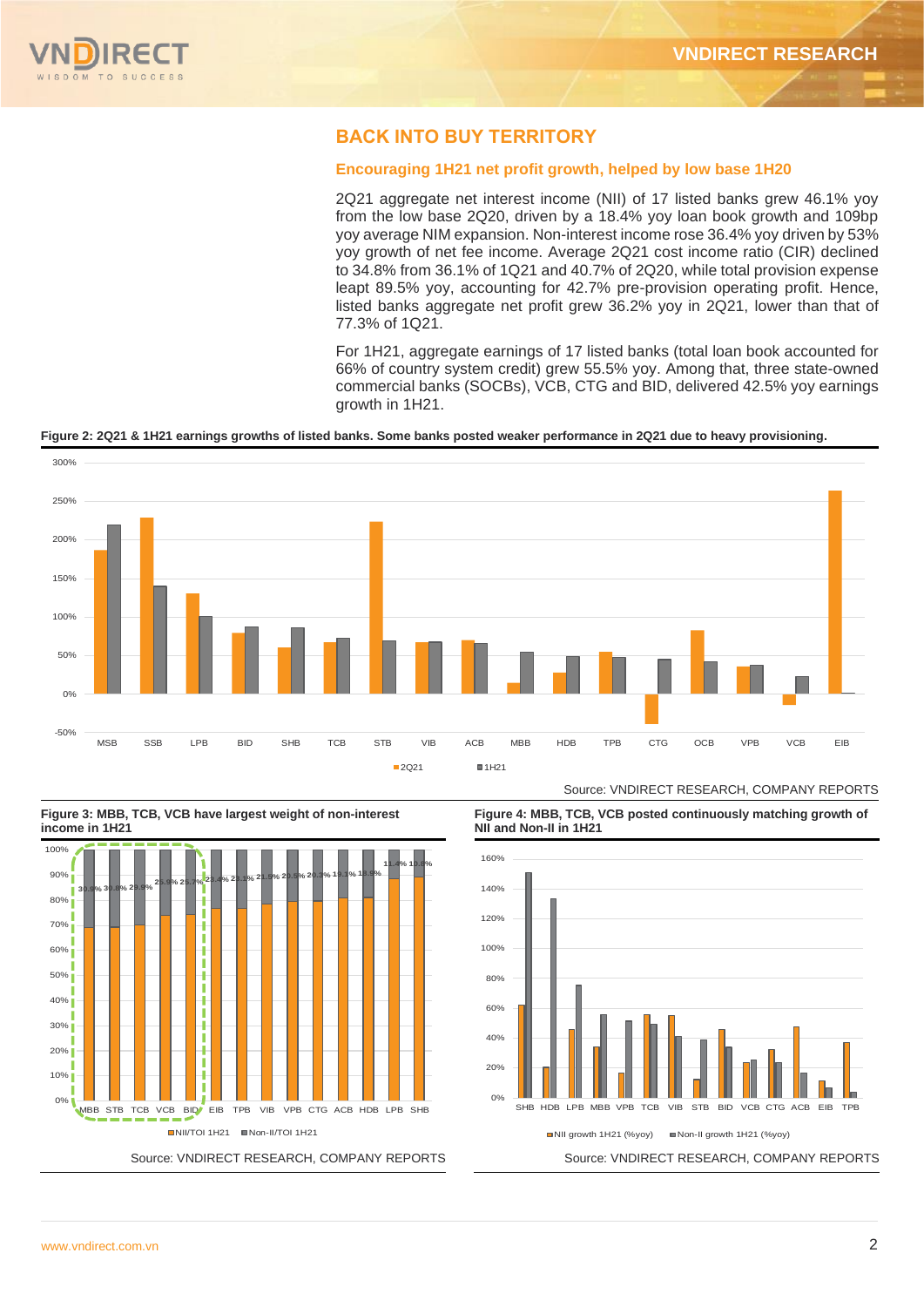

#### **1H21 NIM improved across the board, 2H21 likely to be compressed**

Almost listed banks enjoyed NIM expansion in 1H21 as the drop of funding cost trailed behind the pace of asset yield. Per our estimate, average asset yield subdued slightly 43bp yoy, and be fully offsetted by a drop of 120bp yoy in average cost of fund. Among top largest listed banks, TCB, ACB and BID recorded largest NIM improvement while only HDB experienced a NIM compression in 1H21.

On funding cost side, deposit rates across banks extended the downtrend since 2020 and dropped about 10-50 bp ytd, following the abundant liquidity and accommodative monetary policy. Thus, all banks enjoyed cost of fund (COF) contraction in 1H21.

On lending side, we observed that only TCB, MBB, and LPB recorded asset yield improvement in 1H21 as they accelerated lending activities (higher LDR at end-1H21 than that at end-FY20). VCB, VIB and ACB also experienced softer asset yield compression as these banks have large exposure to retail lending.

**Figure 5: Most of listed banks enjoyed NIM expansion in 1H21 Figure 6: TCB, ACB, and BID posted biggest NIM improvement**





#### **Figure 7: Asset yield dropped, except TCB, MBB, and LPB Figure 8: Top asset yield drop in 1H21 include STB, VPB and TPB**



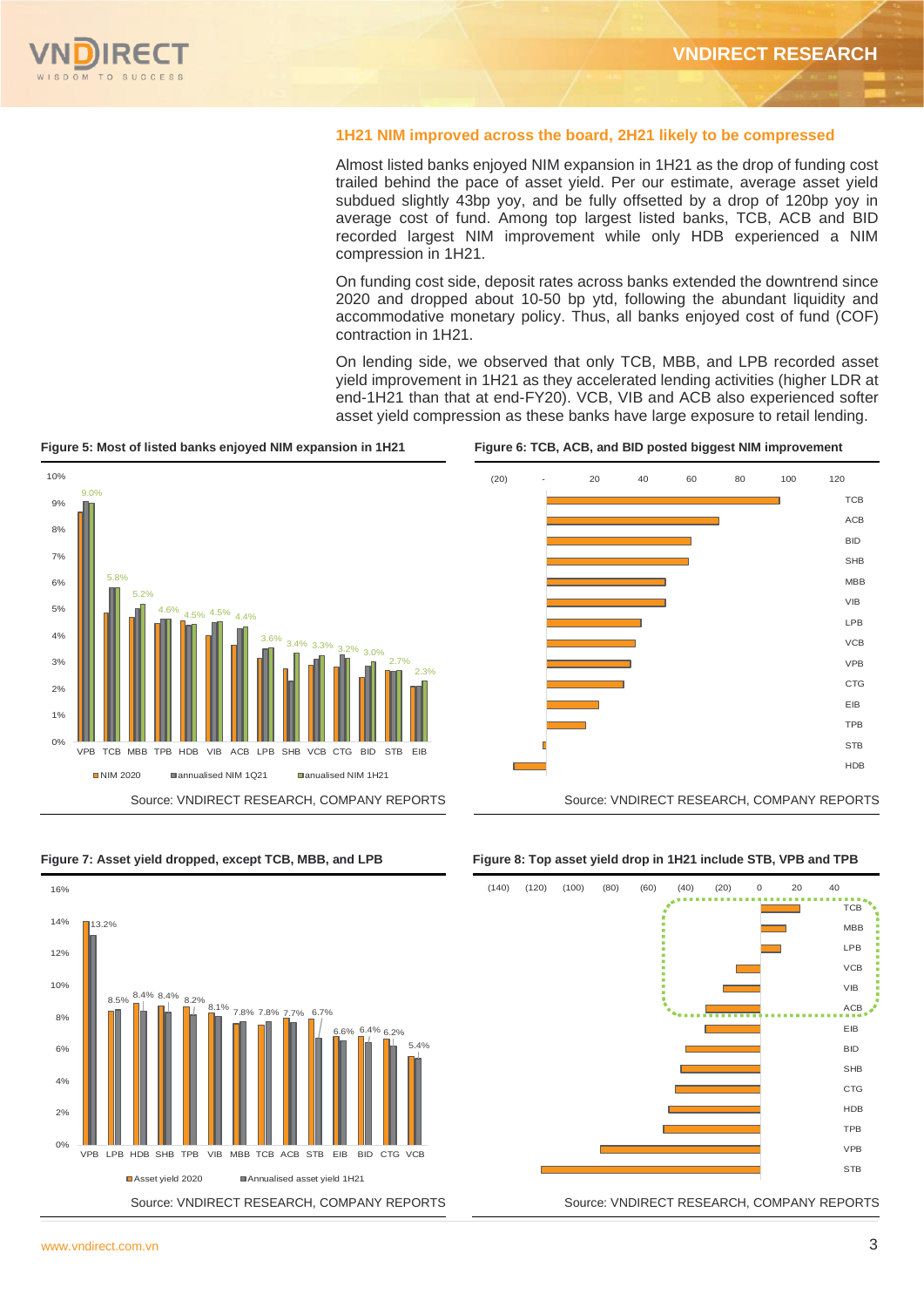#### **Figure 9: Short-term deposit rates of banks fell up to 0.5% pts since Dec 2020 or 2.3% pts since Apr 2020**

**Figure 10: VPB, BID, STB posted largest COF improvement in 1H21, in comparison with their 2020 level (bp)**



We believe NIM improvement will slow down in 2H21 as commercial banks were strictly required to lower their lending rates to support for clients during the outbreak. VCB and CTG lower lending rates up to 1% pts while BID reduces lending rates up to 1.5% pts to all customers in 2H21. VCB, then, continues to cut lending rates up to 0.5% pts to existing loans of customers in Ho Chi Minh city, Binh Duong and 17 other southern provinces in which are implementing Directive 16; the total package of 3 banks estimates c.VND11,000bn in 2H21. Following the large bank rate cuts, TCB, VPB, MBB, and ACB have announced to reduce their lending rates up to 1.5% pts to existing and new loans in 2H21.

Meantime, the NIM improvement trend will likely be rather uneven across individual banks, as their sensitivity to competition for deposits and need for funding mobilisation vary widely. Due to the prolonged pandemic impact, we expect the SBV to maintain its current accommodative monetary policy into 2022F. Hence, banks would continue to get support from lower funding cost. Thus amid the less intense deposit competition and ample liquidity, we prefer banks that have opportunities to increase their exposures to individual lending which will enjoy better asset yield.

**Figure 11: We believe banks that have better metric of CASA ratio and individuals lending weight are able to improve NIM in FY22-23F**

**Figure 12: Banks under our coverage are expected to see NIMs resurge in 2022-23F (bp yoy), per our estimates**

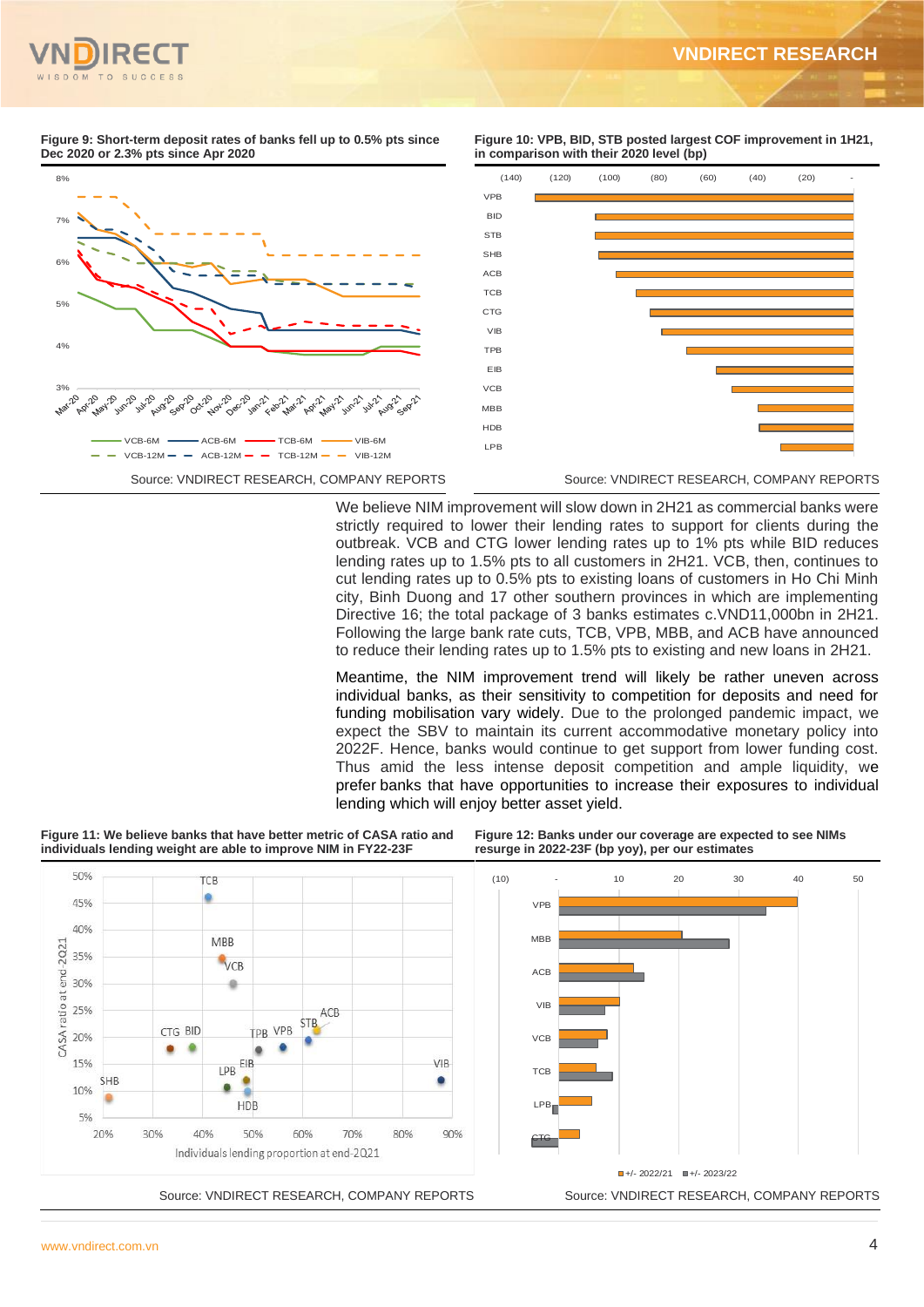

#### **Asset quality improvement trend continues**

Average non-performing loan (NPL) ratio of 17 listed banks fell to 1.49% at end-2Q21 from 1.54% at end-4Q20 or 1.81% at end-2Q20. Group 5 bad debt ratio decreased slightly to 0.78% at end-2Q21 from 0.85% at end-4Q20. Best-in-class asset quality banks include TCB (0.4%), VCB (0.7%), ACB (0.7%), and MBB (0.8%). Notably, TCB has aggressively wrote off in 1H21, bringing its NPL ratio to only 0.4%; lowest in its history.

According to banks' disclosure, total restructured loan of 3 SOCBs (VCB, CTG, BID) and 6 private listed banks (TCB, MBB, ACB, HDB, VIB, TPB) reduced to VND41,170bn at end-2Q21, accounting for 0.4-4.5% their outstanding balance, from VND77,725bn at end-2020.

We observed that almost banks have aggressively booked provision in 1H21 order to prepare for the possibility of new bad debt surge during the evolution of pandemic due to Delta variant. Consequently, average annualised credit cost increased 20bp yoy (or 9bp vs. 2020 average level) to 1.5%. Top banks that posted heavy provisioning include BID (65.5%), VPB (48.9%), EIB (44.3%) Average loan loss reserve (LLR) improved to 123.2% at end-2Q21 from 108.8% at end-4Q20 or 80.8% at end-2Q20. Top banks that had highest LLR at end-2Q21 include VCB (351.8%), TCB (258.9%), MBB (236.5%), and ACB (207.7%).









**Figure 13: NPL ratio continuously fell at end-2Q21 Figure 14: LLR improved across banks at end-2Q21**



**Figure 15: Credit cost increased through banks in 1H21 Figure 16: Provision expense/Pre-provision operating profit ratio of banks in 1H21**

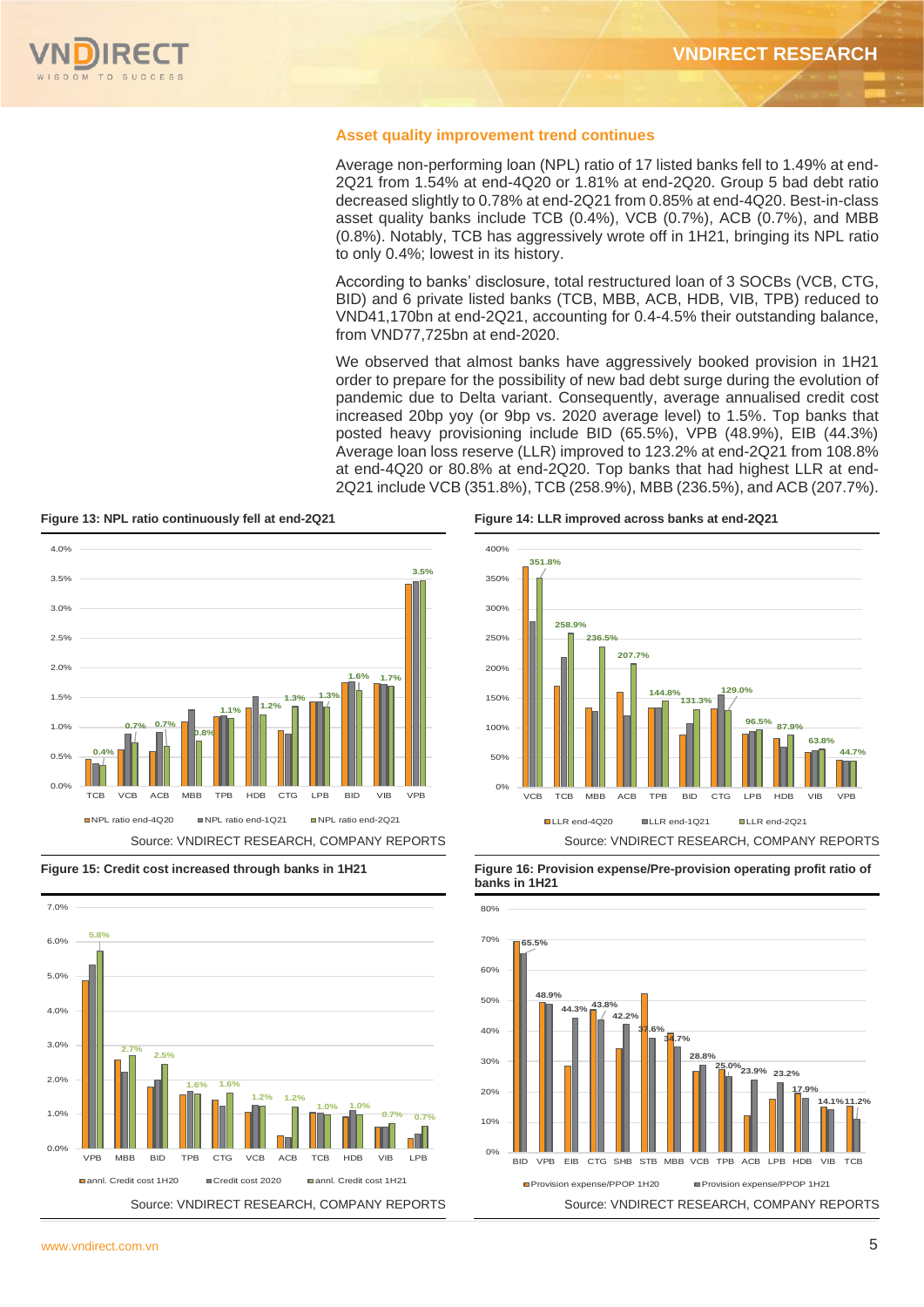

On 07 Sep 2021, SBV issued Cir.14/2021/TT-NHNN which allows banks to restructure loans as well as waive/reduce interest payment of loans arising **later** than those were instructed in Cir.03/2021/TT-NHNN and Cir.01/2020/TT-NHNN. The modulations and supplement apply to loans:

- Arising before 01/08/2021 instead of before 10/06/2020.
- Arising obligation to repay the principal and/or interest in the period from 23/01/2020 to 30/06/2022, rather than to 31/12/2021.
- Arising from 10/06/2020 to 01/08/2021 and overdue from 17/07/2021 to before 07/09/2021.

We believe this new policy will partially ease pressure of banks on provisioning and also support for the pandemic-hit businesses.

As we concern about the predictable surge in bad debts in a couple of quarters, we prefer banks which have solid asset quality and strong provisioning buffer.

#### **Subdued cost-to-income is a spotlight**

Average cost-to-income ratio (CIR) fell to 35.3% in 1H21 from 43.4% in 1H20. This could be partially explained that most of banks delayed network expansion during the outbreak. Additionally, banks that heavily invested in digitalisation and technology infrastructure, now started to reap the fruit.



**Figure 17: Cost income ratio declined across banks in 1H21**

#### **System credit grew healthily in 1H21 but slow down in 2H21**

#### **Credit growth outpaced deposit growth**

At the system level, country deposit rose 4.4% ytd by end-1H21 from the rate of 2% ytd by end-1Q21, but lower than that of 5.2% ytd same period last year. We believe that deposit rates anchored to low, has explained for sluggish deposit growth in 1H21. Following three policy rates cut in 2020, deposit rates of all matures kept declining since Apr last year. Total deposit of customers of 17 listed banks grew to 4.8% ytd at end-2Q21 from 1.4% ytd at end-1Q21, higher than the growth rate of 4.1% ytd at end-2Q20. Top banks that delivered strongest ytd deposit growth include TPB (37.3%), VIB (11.8%), HDB (13.7%), and MBB (10.5%).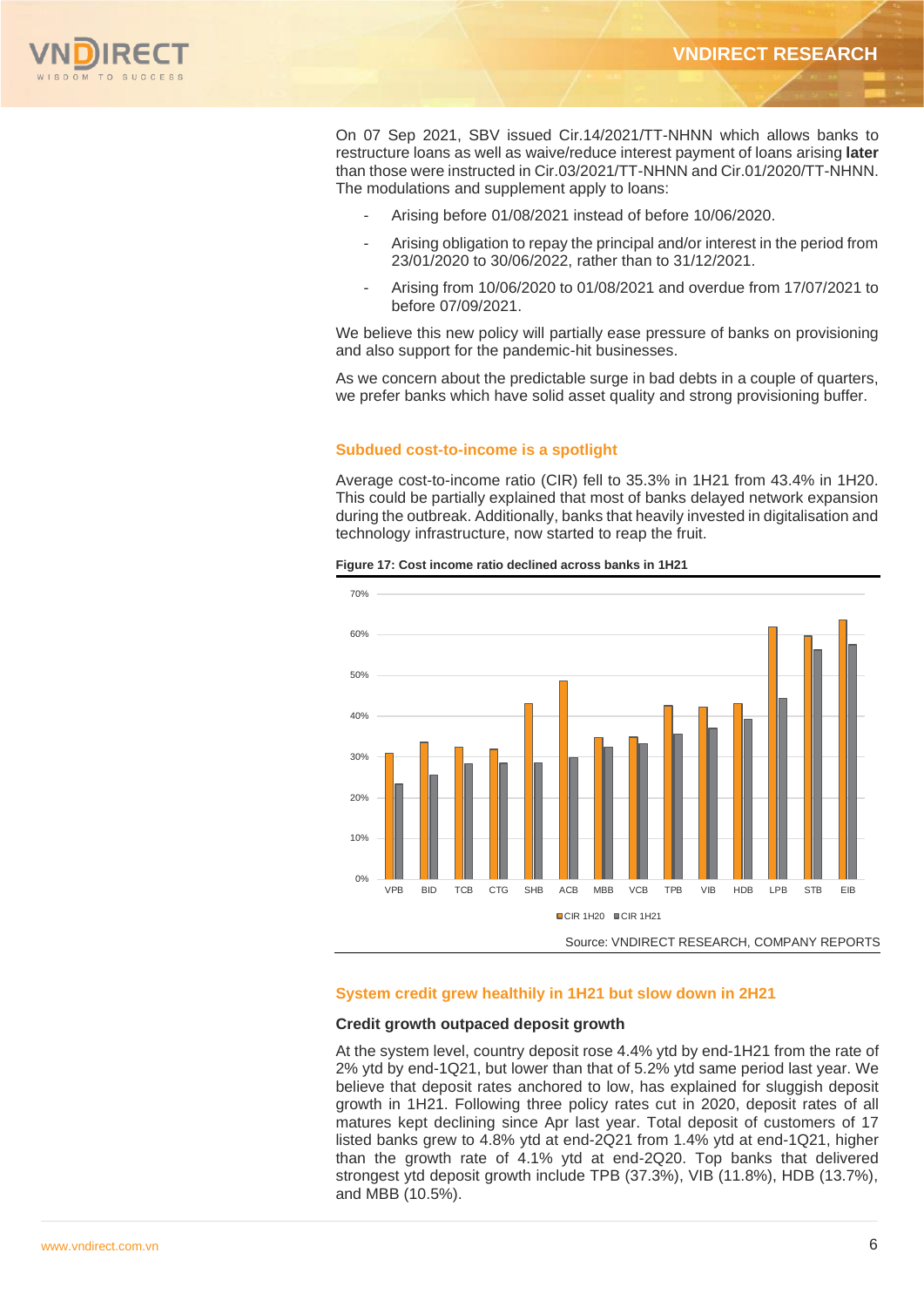

Meanwhile, system credit grew 6.44% ytd in 1H21 from the level of 2.95% ytd in 1Q21, nearly double of that in 1H20. Strong credit growth was driven by industry, trade, and service sectors. At 17 listed banks which accounted for 66% of country lending market share, aggregate loan book expanded 8% ytd at end-2Q21, from 3.2% ytd seen at end-1Q21, and much higher than that of 3.5% ytd seen at end-2Q20. State owned Commercial banks, who accounted for 33.7% country lending market share, delivered 7.4% ytd of credit growth, higher than system level.

However, system credit slew down since Jul when daily cases accelerated and stricter nationwide lockdown protocols have been adopted. Ho Chi Minh city has imposed stricter movement controls since Aug 01 with nearly non-essential businesses have been closed. Factories are allowed to operate with limited employers on site. At the same time, Hanoi, Danang and other Southern provinces also ban the public transports, intercity bus service and closed all nonessentials businesses. At a result, system credit grew only 0.9% pts. in the last 2 months, to only 7.4% ytd at end-Aug, vs. 6.44% ytd at end-Jun.

**Figure 18: System credit expanded solidly in 2Q21 (%yoy) Figure 19: 1H21 credit growth (% ytd) by sectors**









**Figure 20: Loan book expansion among banks in 1H21 (%ytd)**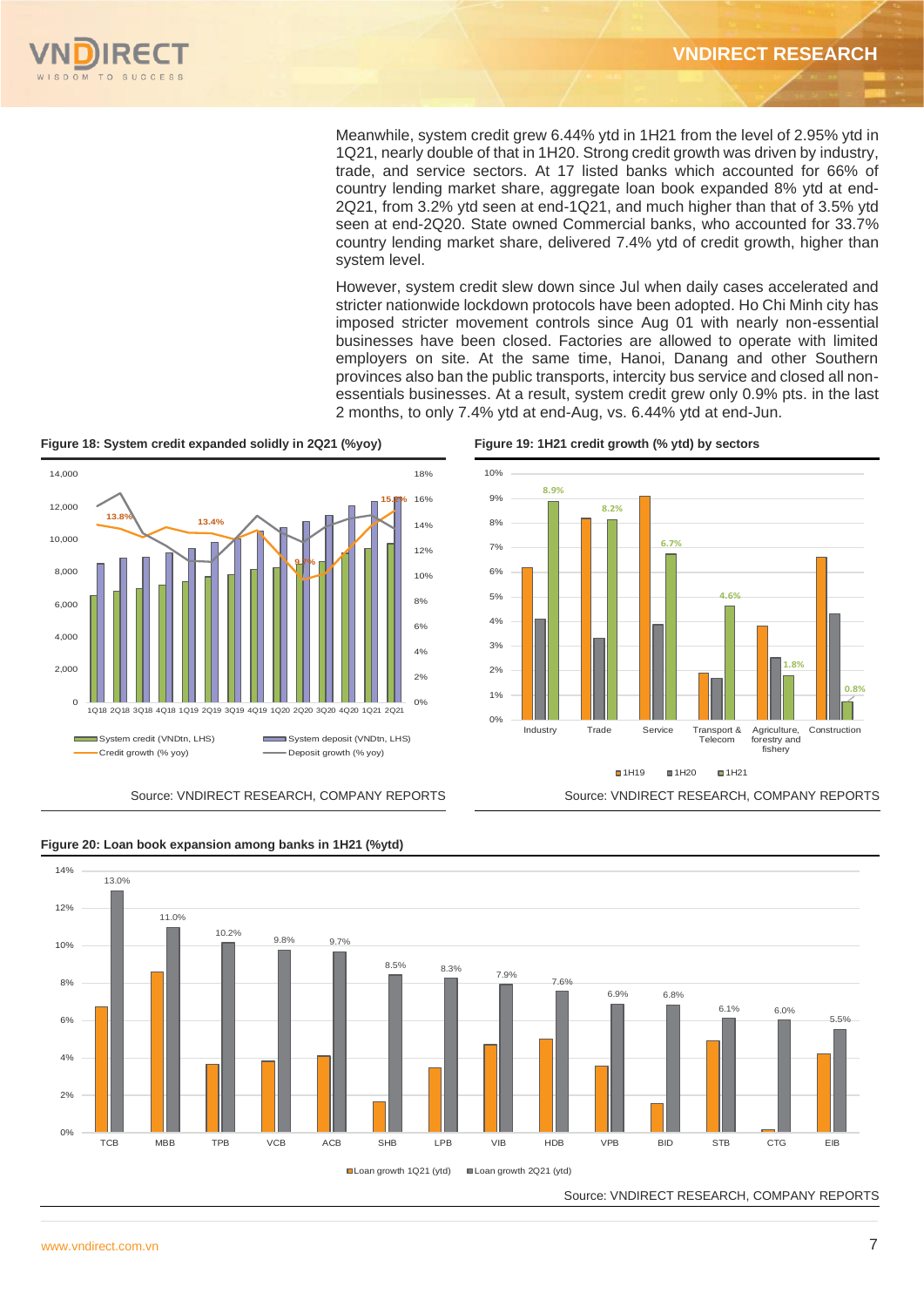

|                            | <b>Previous</b><br>credit<br>quotae 2021 | Updated credit<br>quota 2021                                  | 2021F<br>(VND forecast) | 2022F<br>(VND forecast) |
|----------------------------|------------------------------------------|---------------------------------------------------------------|-------------------------|-------------------------|
| Vietcombank                | 10.5%                                    | 14.0%                                                         | 14.0%                   | 15.0%                   |
| Vietinbank                 | 7.5%                                     | waiting for SBV's<br>decision                                 | $9.0\%$                 | 8.0%                    |
| <b>BIDV</b>                | 7.5%                                     | waiting for SBV's<br>decision                                 | 10.0%                   | 10.0%                   |
| Techcombank                | 12.0%                                    | increased but not<br>disclose the detail 17.0%<br>growth rate |                         | 17.0%                   |
| <b>VPBank</b>              | 8.5%                                     | 12.1%                                                         | 18.0%                   | 16.5%                   |
| <b>MBBank</b>              | 10.5%                                    | 15.0%                                                         | 17.0%                   | 15.0%                   |
| Asia Commercial Bank       | 9.5%                                     | 13.5%                                                         | 16.0%                   | 16.0%                   |
| Vietnam International Bank | 8.5%                                     | 13.5%                                                         | 26.0%                   | 25.0%                   |
|                            |                                          | Source: VNDIRECT RESEARCH, COMPANY REPORTS                    |                         |                         |

#### **Figure 21: Credit cap and loan book growth forecast of banks 2021-22F**

**We lower our credit growth forecast for FY21F to 10-12% from previous 13%** basing on weak demand due to prolonged pandemic impact. In base case, we expect the daily cases curve will flatten and movement control will be gradually relaxed since end-Sep. Thus, credit demand will bounce back in 4Q21. We are cautiously optimistic about FY22F outlook as we believe low interest rates will lend support for credit growth while domestic consumption will recovery post-pandemic.

#### **Back into buy territory**

We believe investors acknowledged that 2H21 earnings would be hurt by current Covid-19 wave and now they focus on FY22 earnings outlook. Some lost growth momentums may also be made up in subsequent quarters as output and social activity normalize. And banking is best proxy to Vietnam economic resurgence. Additionally, in term of money flow analysis, market liquidity has been increasing stably since the beginning of this year amid low deposit rate environment. We observed that this trend will extend further, even into 2022; following by the increasing numbers of new individual accounts were opened in the past 2 months. Accounting for a quarter of market capitalisation, obviously, banking sector is one of the biggest beneficiaries to ride on the retail investor rally.

Banks' share prices have discounted up to 15% from their peak. We believe this price correction has partially factored the downside risks of the current wave. Thus the risk/reward profile of banking sector is attractive now.

The key downside risk to our call is longer-than-expected social distancing due to Covid-19; or another new variant arising might hinder the back-to-normal of economic. This could cause banks to register higher-than-expected loan loss provisioning and weaker-than-expected loan growth in FY21-22F. Another downside risk is NIM to contract heavier than expectation following weak credit demand. Upside catalyst includes better-than-expected credit growth.

Anticipating the slowdown in earnings growth across banking sector in the next couple of quarters, we prefer banks that with the following characteristics:

- (1) Amid the weak credit growth recovery, we prefer banks that have strong ability to expanding lending activities, or well-equipped to enhance the weight of Non-interest incomes (through bancaasurance, investment banking service, foreign exchange trading,…)
- (2) Amid the less intense deposit competition and ample liquidity, we prefer banks that have opportunities to increase their exposures to individual lending which will enjoy better asset yield.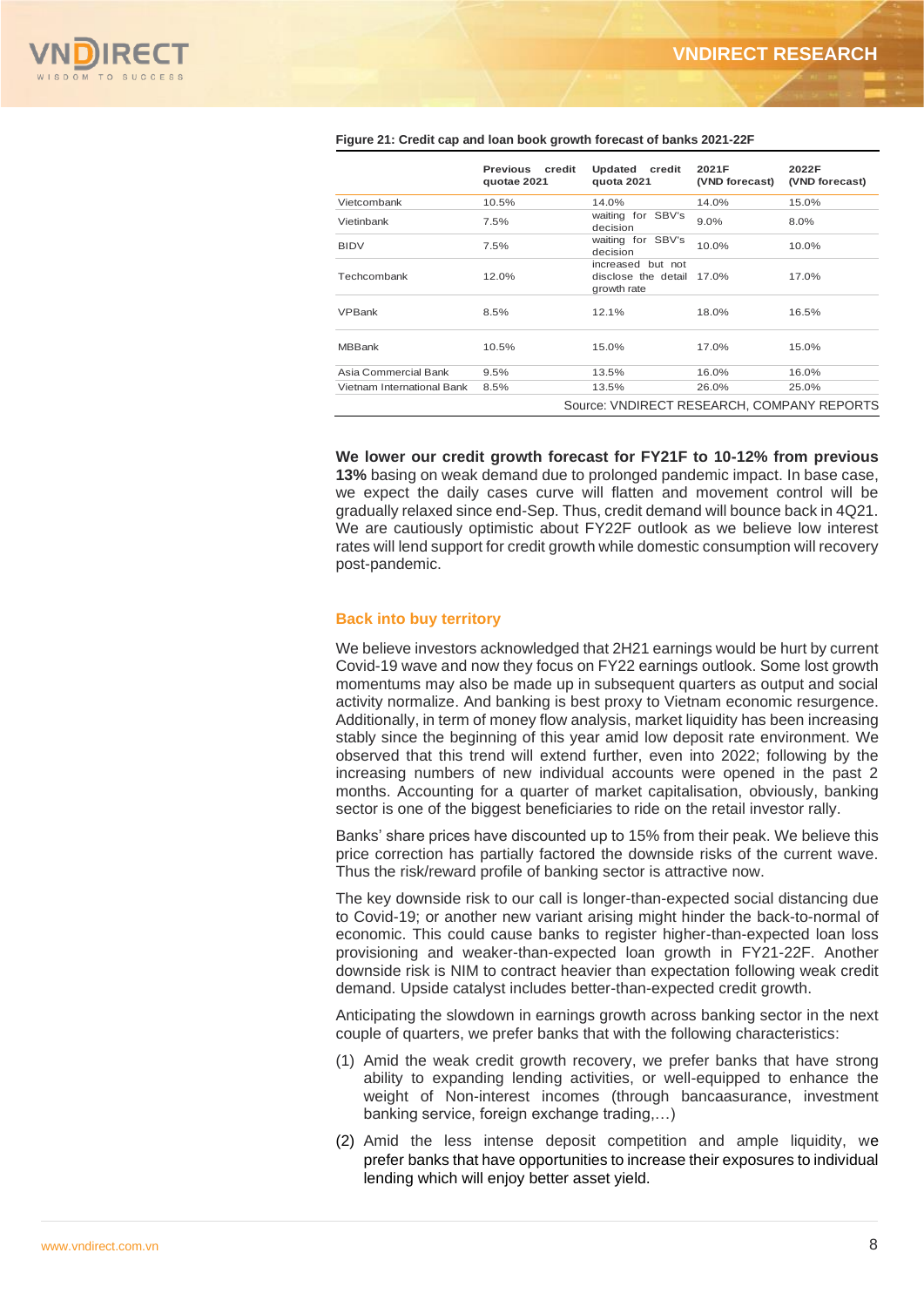

(3) As we concern about the predictable surge in bad debts in a couple of quarters, we prefer banks which have solid asset quality and strong provisioning buffer.

### **VCB, TCB and ACB are our top picks for the sector**

**Figure 22: Banks' share prices have discounted up to 15% from their peak**



#### **Figure 23: Vietnam banks comparison (Price as of 09 Sep 2021)**

| <b>Banks</b>                     | Ticker        | Recomme<br>ndation | Closing<br>Price | Target<br><b>Price</b> | Market<br>cap                   |     | P/B(x) |      | P/E(x) | $3 - yr$<br><b>Forward</b><br><b>EPS CAGR</b>         | <b>ROE (%)</b> |             | <b>ROA (%)</b> |       |
|----------------------------------|---------------|--------------------|------------------|------------------------|---------------------------------|-----|--------|------|--------|-------------------------------------------------------|----------------|-------------|----------------|-------|
|                                  |               |                    | (VND)            | (VND)                  | (US\$m) FY21F FY22F FY21F FY22F |     |        |      |        |                                                       | % FY21F        |             | FY22F FY21F    | FY22F |
| Vietcombank                      | <b>VCB VN</b> | ADD.               | 99,700           | 119,500                | 15,735                          | 3.1 | 2.6    | 19.4 | 15.4   | 23.8%                                                 |                | 20.7% 21.6% | 1.6%           | 1.8%  |
| Vietinbank                       | CTG VN        | <b>ADD</b>         | 32,150           | 42,000                 | 6,575                           | 1.6 | 1.3    | 11.8 | 9.4    | 18.2%                                                 |                | 18.4% 19.8% | 1.2%           | 1.4%  |
| Techcombank                      | TCB VN        | ADD.               | 48,800           | 57,200                 | 7,278                           | 1.9 | 1.6    | 10.9 | 9.1    | 19.5%                                                 |                | 19.2% 18.9% | 3.3%           | 3.4%  |
| <b>VPBank</b>                    | VPB VN        | ADD.               | 62,000           | 75,000                 | 6,516                           | 1.7 | 1.8    | 11.4 | 11.2   | 25.4%                                                 |                | 21.9% 19.0% | 3.4%           | 3.6%  |
| <b>MBBank</b>                    | MBB VN        | <b>HOLD</b>        | 28,300           | 31,400                 | 4,550                           | 1.9 | 1.6    | 9.5  | 7.7    | 24.2%                                                 |                | 21.6% 22.2% | 2.1%           | 2.3%  |
| Asia Commercial Bank             | ACB VN        | <b>ADD</b>         | 32,150           | 41,800                 | 3,696                           | 1.9 | 1.5    | 8.6  | 7.3    | 18.8%                                                 |                | 25.3% 23.3% | $2.2\%$        | 2.2%  |
| Vietnam International Bank       | VIB VN        | ADD.               | 36,550           | 48,100                 | 2,416                           | 2.3 | 1.7    | 8.8  | 7.2    | 20.5%                                                 |                | 30.7% 28.1% | 2.4%           | 2.3%  |
| Lienviet Post Bank               | LPB VN        | <b>HOLD</b>        | 23,300           | 26,000                 | 1,193                           | 1.5 | 1.2    | 9.2  | 7.7    | 22.1%                                                 |                | 17.4% 17.4% | 1.0%           | 1.1%  |
| Vietnam Banks Average            |               |                    |                  |                        |                                 | 2.0 | 1.7    | 11.2 | 9.4    | 21.5%                                                 |                | 21.9% 21.3% | 2.2%           | 2.3%  |
| Vietnam Banks Average, excl. VCB |               |                    |                  |                        |                                 | 1.8 | 1.5    | 10.0 | 8.5    | 21.2%                                                 | 22.1% 21.2%    |             | $2.2\%$        | 2.3%  |
|                                  |               |                    |                  |                        |                                 |     |        |      |        | Source: VNDIRECT RESEARCH, COMPANY REPORTS, BLOOMBERG |                |             |                |       |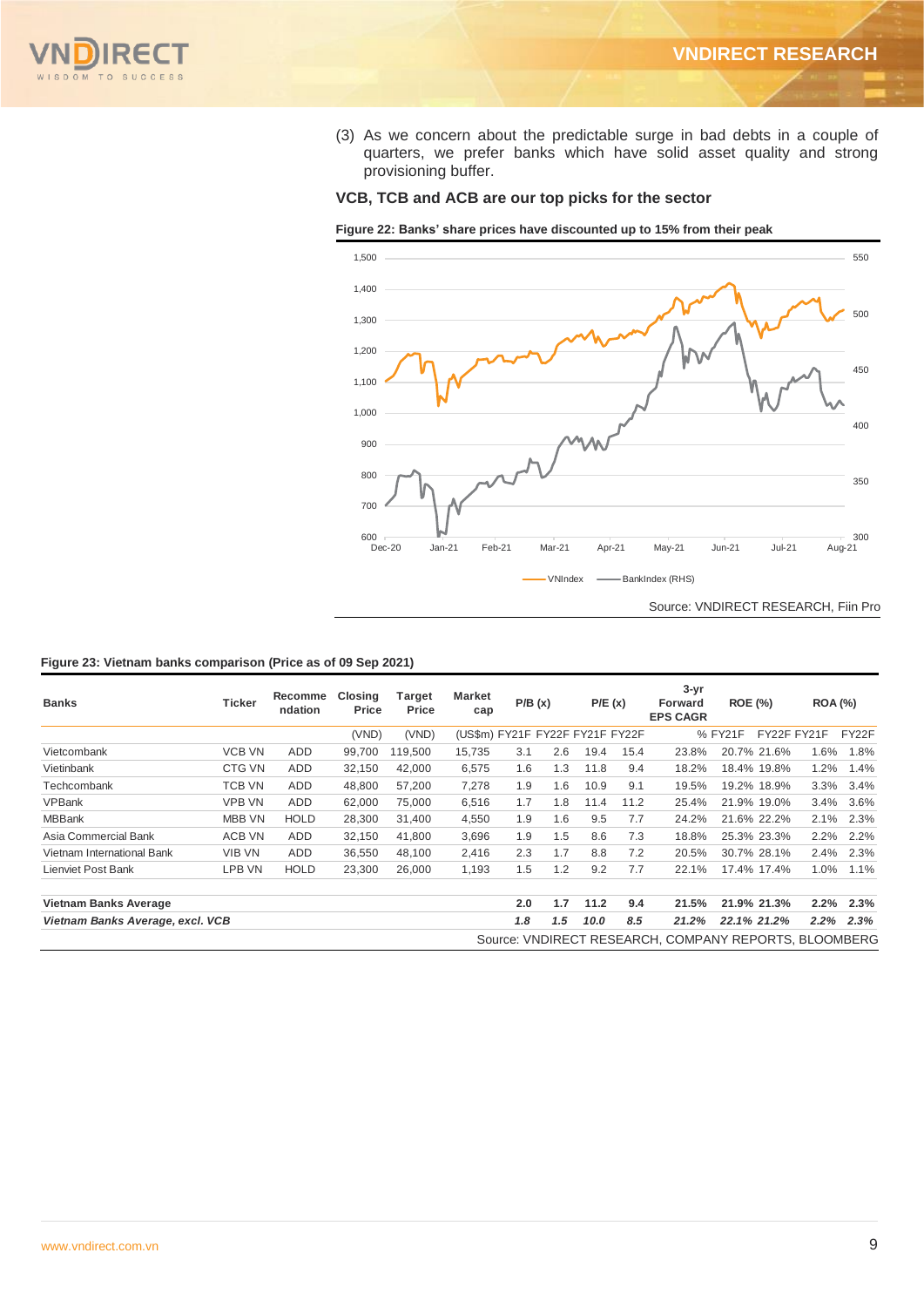

#### **Figure 24: 1H21 results summary (VNDbn, otherwise noted)**

| <b>Profits &amp; Loss</b>         | <b>VCB</b> |                  | <b>CTG</b>          |                  | <b>TCB</b>          |                  | <b>VPB</b> |                  | <b>MBB</b>          |                                         | <b>ACB</b> |                               | <b>VIB</b>  |                  | <b>LPB</b> |                                            |
|-----------------------------------|------------|------------------|---------------------|------------------|---------------------|------------------|------------|------------------|---------------------|-----------------------------------------|------------|-------------------------------|-------------|------------------|------------|--------------------------------------------|
|                                   | 2Q21       | 1H <sub>21</sub> | 2Q21                | 1H <sub>21</sub> | 2Q21                | 1H <sub>21</sub> | 2Q21       | 1H <sub>21</sub> | 2Q21                | 1H21                                    | 2Q21       | 1H <sub>21</sub>              | 2Q21        | 1H <sub>21</sub> | 2Q21       | 1H <sub>21</sub>                           |
| Net interest Income               | 11,088     | 21.169           | 10.879              | 21,521           | 6,585               | 12,708           | 9,232      | 18,352           | 6,563               | 12,515                                  | 4,990      | 9,630                         | 2,960       | 5.738            | 2,180      | 4,231                                      |
| yoy %                             | 37.3%      | 23.7%            | 39.5%               | 32.7%            | 67.3%               | 56.0%            | 19.9%      | 16.7%            | 41.9%               | 34.3%                                   | 60.4%      | 47.4%                         | 55.6%       | 55.0%            | 48.9%      | 45.8%                                      |
| Non-interest income               | 1,807      | 7,411            | 3,205               | 5,485            | 2.621               | 5,430            | 2,815      | 4,747            | 2,362               | 5,603                                   | 1,237      | 2.273                         | 847         | 1,570            | 246        | 544                                        |
| yoy %                             | $-32.0%$   | 25.5%            | 47.2%               | 23.5%            | 44.2%               | 49.3%            | 125.6%     | 51.5%            | 21.2%               | 55.9%                                   | 24.9%      | 16.6%                         | 29.9%       | 41.1%            | $-2.9%$    | 75.2%                                      |
| <b>Total operating income</b>     | 12.895     | 28,580           | 14.083              | 27,006           | 9,206               | 18,138           | 12,047     | 23,098           | 8,925               | 18,117                                  | 6,227      | 11.903                        | 3,807       | 7,308            | 2,425      | 4,775                                      |
| yoy %                             | 20.1%      | 24.2%            | 41.2%               | 30.7%            | 60.0%               | 53.9%            | 34.6%      | 22.5%            | 35.8%               | 40.3%                                   | 51.8%      | 40.4%                         | 49.0%       | 51.8%            | 41.3%      | 48.6%                                      |
| <b>Operating expense</b>          | (4,731)    |                  | $(9,511)$ $(4,187)$ |                  | $(7,699)$ $(2,591)$ | (5, 154)         | (2,817)    |                  |                     | $(5,409)$ $(3,087)$ $(5,891)$ $(1,593)$ |            | $(3,558)$ $(1,346)$ $(2,706)$ |             |                  | (1,094)    | (2, 121)                                   |
| yoy %                             | 51.7%      | 18.5%            | 27.6%               |                  | 16.7% 52.6%         | 34.4%            | 10.2%      |                  | $-7.4\%$ 26.8%      | 31.4%                                   | $-9.9%$    | $-13.8\%$                     | 33.5% 32.9% |                  | 2.9%       | 6.5%                                       |
| <b>Pre-Provision Profit (PPOP</b> | 8.163      | 19,070           | 9,896               | 19,307           | 6,615               | 12,985           | 9,230      | 17,690           | 5,838               | 12,227                                  | 4,635      | 8,345                         | 2,461       | 4,602            | 1,331      | 2,653                                      |
| yoy %                             | $7.2\%$    | 27.2%            | 47.9%               | 37.3%            | 63.1%               | 63.4%            | 44.4%      | 35.9%            | 41.0%               | 45.1%                                   | 98.6%      | 91.8%                         | 59.1%       | 65.7%            | 103.6%     | 117.4%                                     |
| <b>Provision expense</b>          | (3,225)    | (5,500)          | (7.106)             | (8, 456)         | (598)               | (1, 448)         | (4, 199)   |                  | $(8,653)$ $(2,431)$ | $(4,240)$ $(1,386)$                     |            | (1,992)                       | (314)       | (648)            | (406)      | (616)                                      |
| %/PPOP                            | 39.5%      | 28.8%            | 71.8%               | 43.8%            | $9.0\%$             | 11.2%            | 45.5%      | 48.9%            | 41.6%               | 34.7%                                   | 29.9%      | 23.9%                         | 12.8%       | 14.1%            | 30.5%      | 23.2%                                      |
| Pretax profit                     | 4,938      | 13.570           | 2.790               | 10.850           | 6,018               | 11,536           | 5,031      | 9,037            | 3.406               | 7,986                                   | 3,248      | 6,353                         | 2.147       | 3,954            | 925        | 2,037                                      |
| Net profit                        | 3,956      | 10,858           | 2,206               | 8,668            | 4,711               | 9,108            | 4,016      | 7,218            | 2,596               | 6,149                                   | 2,588      | 5,072                         | 1,718       | 3,164            | 740        | 1,617                                      |
| yoy %                             | $-14.2%$   | 23.6%            | $-38.2\%$           | 44.8%            | 67.2%               | 72.7%            | 36.1%      | 37.1%            | 14.7%               | 54.7%                                   | 70.1%      | 65.8%                         |             | 67.6% 67.8%      | 130.9%     | 100.6%                                     |
| % our full year forecast          |            | 48.5%            |                     | 51.5%            |                     | 60.8%            |            | 55.6%            |                     | 54.2%                                   |            | 58.0%                         |             | 53.4%            |            | 60.4%                                      |
|                                   |            |                  |                     |                  |                     |                  |            |                  |                     |                                         |            |                               |             |                  |            | Source: VNDIRECT RESEARCH, COMPANY REPORTS |

#### **Figure 25: Banks' key ratios as of 2Q21**

|                            | <b>VCB</b> |               | <b>CTG</b> |                     | TCB     |         | <b>VPB</b>        |          | <b>MBB</b>  |                                                      | <b>ACB</b> |           | <b>VIB</b>  |             | <b>LPB</b>  |          |
|----------------------------|------------|---------------|------------|---------------------|---------|---------|-------------------|----------|-------------|------------------------------------------------------|------------|-----------|-------------|-------------|-------------|----------|
|                            | 2Q20       | 2Q21          | 2Q20       | 2Q21                | 2Q20    | 2Q21    | 2Q20              | 2Q21     | <b>2Q20</b> | 2Q21                                                 | 2Q20       | 2Q21      | 2Q20        | 2Q21        | 2Q20        | 2Q21     |
| Loan growth (yoy)          | 10.8%      | 19.6%         | 6.3%       | 14.3%               | 24.9%   | 35.3%   | 9.1%              | 15.1%    | 9.4%        | 26.7%                                                | 13.2%      |           | 20.4% 20.5% |             | 32.7% 17.9% | 25.5%    |
| Deposit growth (yoy)       | 12.6%      | 7.1%          | 7.8%       | 13.8%               | 13.4%   | 15.8%   | 20.0%             | $-1.3%$  | $-0.6%$     | 33.5%                                                | 13.5%      |           | 8.4% 29.0%  | 31.4% 10.7% |             | 29.4%    |
| Loan growth (ytd)          | 4.9%       | 9.8%          | 0.7%       | 6.0%                | 0.4%    | 13.0%   | 5.0%              | 6.9%     | 4.4%        | 11.0%                                                | 5.6%       | 9.7%      | 6.7%        | 7.9%        | 8.4%        | 8.3%     |
| Deposit growth (ytd)       | 5.7%       | 1.9%          | 2.3%       | 5.0%                | 8.0%    |         | 4.3% 10.7%        | 0.1%     | $-5.6%$     | 10.5%                                                | 7.3%       | 1.5%      | 4.6%        | 11.8%       | 5.2%        | 6.7%     |
| Net interest margin (NIM)  | 2.9%       | 3.3%          | 2.7%       | 3.2%                | 4.5%    | 5.8%    | 8.7%              | $9.0\%$  | 4.7%        | 5.2%                                                 | 3.5%       | 4.4%      | 3.9%        | 4.5%        | 2.9%        | 3.6%     |
| yoy change (pts)           | $-0.3%$    | 0.4%          | $-0.2%$    | 0.5%                | 0.4%    | 1.4%    | $-0.4%$           | 0.4%     | $0.0\%$     | 0.5%                                                 | $-0.1%$    | 0.9%      | $0.0\%$     | $0.6\%$     | $-0.5%$     | 0.6%     |
| Non-performing loan ratio  | 0.8%       | 0.7%          | 1.7%       | 1.3%                | 0.9%    | 0.4%    | 3.2%              | 3.5%     | 1.4%        | 0.8%                                                 | 0.7%       | 0.7%      | 2.4%        | 1.7%        | 1.6%        | 1.3%     |
| yoy change (pts)           | $-0.2%$    | $-0.1%$       | 0.2%       | $-0.4%$             | $-0.9%$ | $-0.5%$ | $-0.2\%$          | 0.3%     | 0.1%        | $-0.6%$                                              | $0.0\%$    | $0.0\%$   | $0.0\%$     | $-0.7%$     | $0.2\%$     | $-0.3%$  |
| Loan-loss-reserves (LLR)   |            | 254.5% 351.8% |            | 80.9% 129.0% 108.6% |         |         |                   |          |             | 258.9% 48.8% 44.7% 121.0% 236.5% 144.1% 207.7% 49.8% |            |           |             | 63.8% 72.8% |             | 96.5%    |
| yoy change (pts)           | 77.6%      | 97.3%         | -19.8%     | 48.1%               | 31.5%   | 150.4%  | $0.4\%$           | $-4.1\%$ |             | 23.4% 115.5%                                         | $-17.4\%$  | 63.6%     | 7.5%        | $14.0\%$    | -8.3%       | 23.7%    |
| Annualised credit cost     | 1.1%       | 1.2%          | 1.4%       | 1.6%                | 1.0%    | 1.0%    | 4.9%              | 5.8%     | 2.6%        | 2.7%                                                 | 0.4%       | 1.2%      | 0.6%        | 0.7%        | 0.3%        | 0.7%     |
| yoy change (pts)           | 0.1%       | 0.2%          | $-0.3%$    | 0.2%                | 0.8%    | $-0.1%$ | $-0.6%$           | 0.9%     | 0.5%        | 0.1%                                                 | 0.3%       | 0.8%      | $-3.3%$     | 0.1%        | $0.0\%$     | 0.4%     |
| Cost-to-Income ratio (CIR) | 29.0%      | 36.7%         | 32.9%      | 29.7%               | 29.5%   |         | 28.1% 28.6% 23.4% |          | 37.0%       | 34.6%                                                | 43.1%      |           | 25.6% 39.5% |             | 35.4% 61.9% | 45.1%    |
| yoy change (pts)           | $-6.9%$    | 7.6%          | $-3.5%$    | $-3.2%$             | $-4.0%$ | $-1.4%$ | -5.8%             | $-5.2%$  | $-0.4%$     | $-2.4%$                                              | $-5.6\%$   | $-17.5\%$ | $-0.3%$     | $-4.1\%$    | $-0.2\%$    | $-16.8%$ |
|                            |            |               |            |                     |         |         |                   |          |             | Source: VNDIRECT RESEARCH, COMPANY REPORTS           |            |           |             |             |             |          |